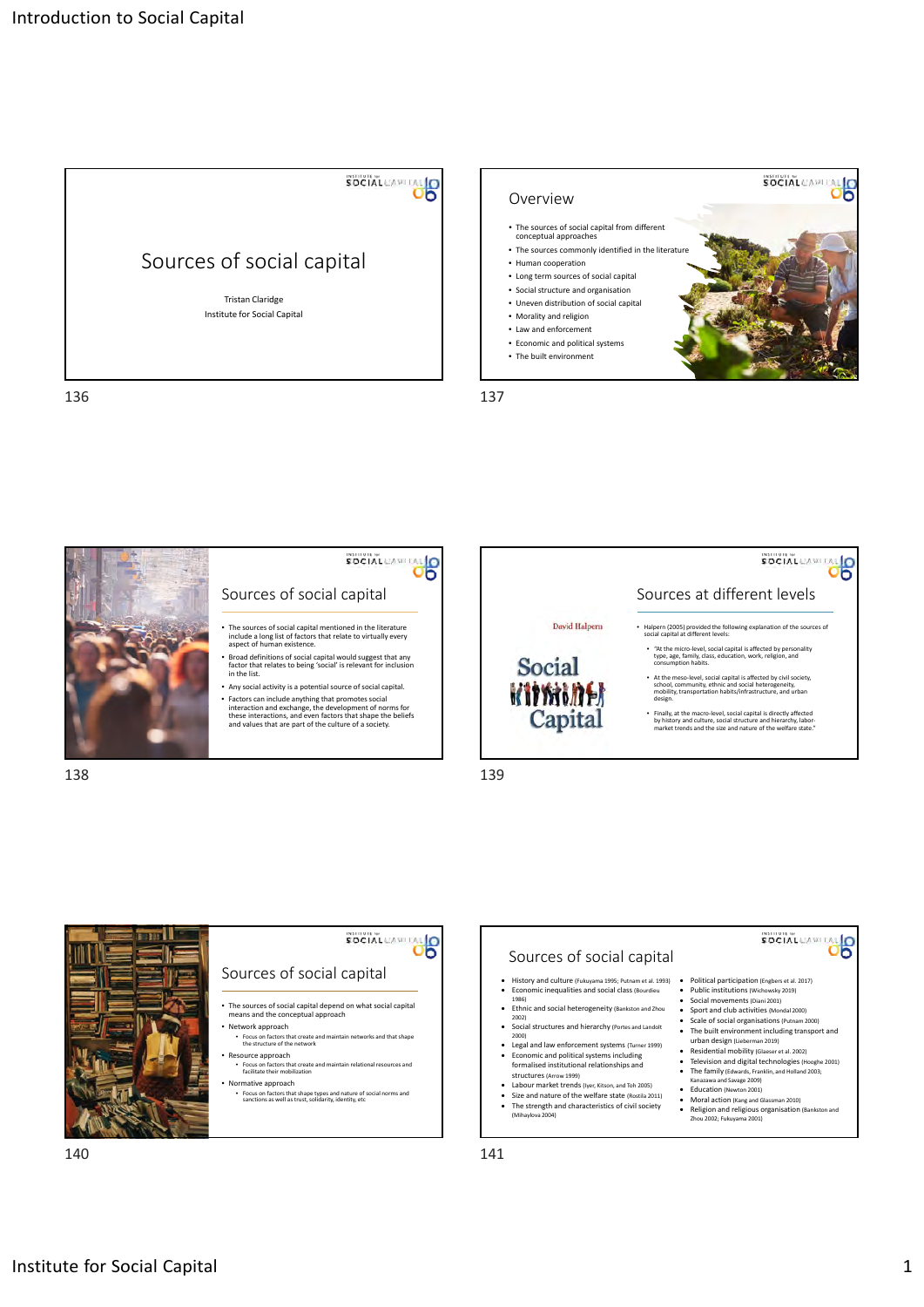

# SOCIAL CAPITAL O

- Human cooperation
- The question of what makes humans cooperative is one of the key questions of the social sciences
- The question of human cooperation relates to the tension between self‐interested individuals and the collective good
- Opportunity, motivation, and capability (Kwon and Adler 2014) • Individuals must have the opportunity for social exchange, be motivated towards such exchange, and have some capability or resource for exchange.
- The opportunity may be the existence of social relationships, the motivation may be norms and values, and capability may be the benefit that is realised.



142 143

## **CONGRETIVE SOCIAL CAPTER 10**<br>Long term sources of social capital

- Evidence from evolutionary biology suggests that cooperation is hardwired into us at a genetic level
- Evidence from psychology indicates that modern human brains process information and induce behavioural responses that represent cooperation (Bowles and Gintis 2011)
- Sociability is intrinsically linked to our understanding of what it means to be human (Bruni and Sugden 2000)
- While humans have a predisposition for cooperation, we are individual and independent agents who also act with self‐interest • Cooperation clearly has many benefits but also carries
- cos



Social structure and organisation

- Positive and effective social structures encourage prosocial behaviour while at the same time reducing the cost of sanctioning
- The existence and nature of rules, their enforcement, and the effectiveness of these rules and enforcement can all positively influence individual behaviour and are a source of social capital
- Social structures can include formalized institutional relationships and structures, such as government, the political regime, the rule of law, the court system, civil and political liberties, and various forms of informal social<br>organisation



Social Caputat<br>Uneven distribution of social OO capital

- Social capital is not evenly distributed between everyone in a group or society
- Different positions in social structures power and influence
- Unequal access to social capital begins at birth since are<br>individual is born as a race, gender and ethnicity<br>• In some cultures, these factors may have very little<br>bearing on social capital potential, but they can<br>prede
- Family predefines many important characteristics that are relevant to social capital

144 145



146 147

### **Institute for Social Capital 2**